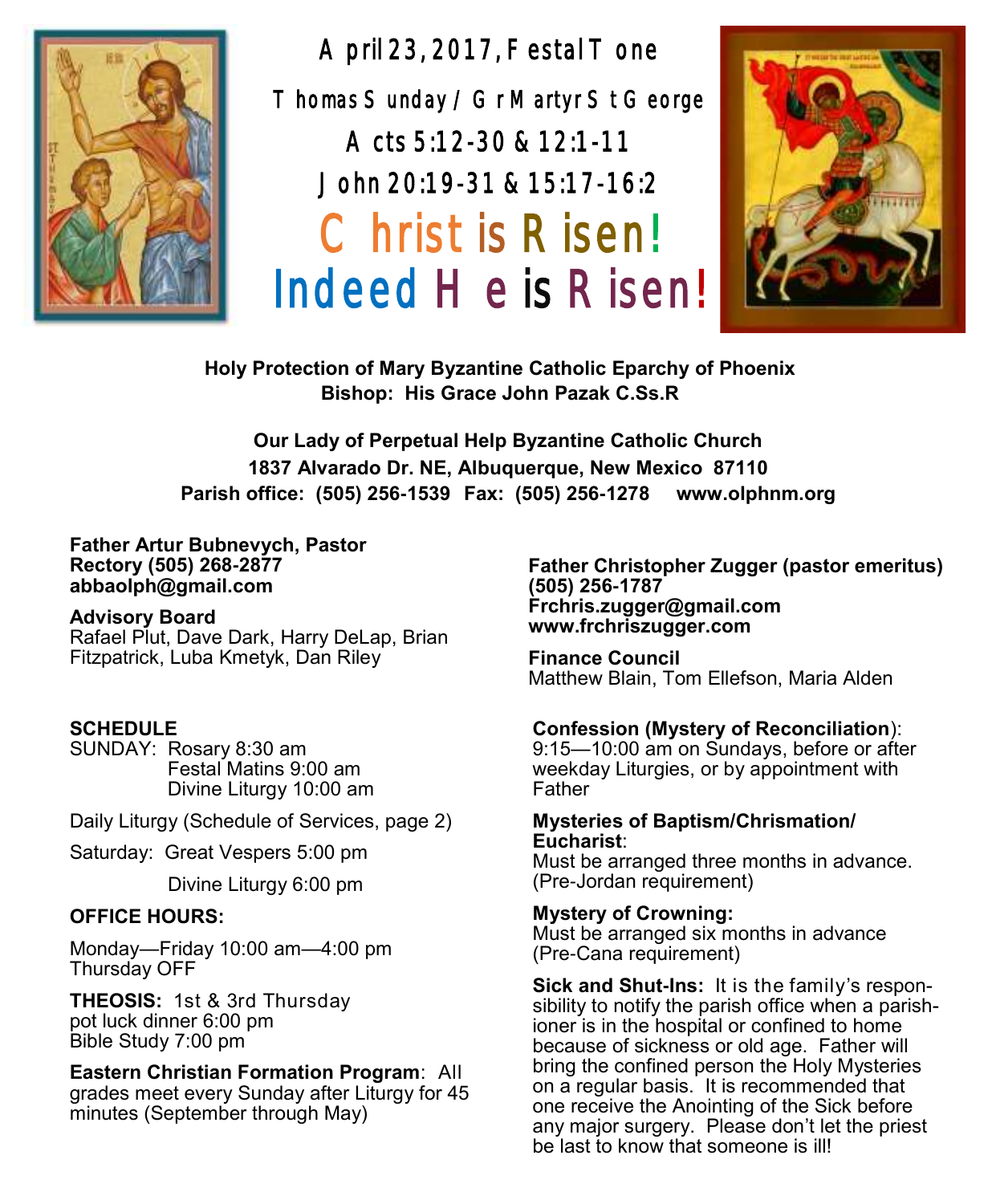**Welcome to our Church! If you are looking for a spiritual home, contact Father Artur or the office staff for more information. God bless you.**

| Today<br><b>ECF Classes</b>                                      | 8:30 am<br>$9:00 \text{ am}$<br>10:00 am                           | Rosary<br>Matins & Confessions<br>Divine Liturgy for Parishioners, Benefactors & Friends<br>Fr. Chris: +Stephen Horner by Demetrius Yackanich           |  |  |  |
|------------------------------------------------------------------|--------------------------------------------------------------------|---------------------------------------------------------------------------------------------------------------------------------------------------------|--|--|--|
|                                                                  | $1:00 - 8:00$ pm                                                   | <b>Explorer's Installation Weekend</b>                                                                                                                  |  |  |  |
| April 24<br>Monday                                               | Sabbas Martyr / Acts 3:19-26; John 2:1-11                          |                                                                                                                                                         |  |  |  |
|                                                                  | $9:00$ am<br>10:30 am<br>$5:45 \text{ pm}$<br>$6:00 \,\mathrm{pm}$ | Blessing on Sara Baez by Sean Riesterer<br>Shut-ins visits<br>Explorers meeting in the hall<br>Bazaar Meeting                                           |  |  |  |
| April 25<br>Tuesday                                              | Mark Apostle-Evangelist / 1 Peter 5:6-14; Mark 6:7-13              |                                                                                                                                                         |  |  |  |
|                                                                  | $9:00$ am<br>$6:30 \text{ pm}$                                     | +Alan William Schmuck by Jileks<br>CAFÉ meeting at UNM                                                                                                  |  |  |  |
| April 26<br>Wednesday                                            | Basil Bishop-Martyr / Acts 4:13-22; John 5:17-24                   |                                                                                                                                                         |  |  |  |
|                                                                  | 5:30 pm<br>$6:00$ pm                                               | <b>OLPH Devotions</b><br>Blessing on Tessa Pettit by Pam Pettit                                                                                         |  |  |  |
| April 27<br>Thursday                                             | Simeon Bishop-Martyr / Acts 4:23-31; John 5:24-30                  |                                                                                                                                                         |  |  |  |
| April 28<br>Friday                                               | Sason & Sosipater Apostles / Acts 3:1-8; John 2:12-22              |                                                                                                                                                         |  |  |  |
|                                                                  | $9-10:30$ am<br>$6:00 \text{ pm}$                                  | Prayer and witness in front of abortion clinic<br>+Benjamin Frederick by Jileks                                                                         |  |  |  |
| April 29<br>Saturday                                             | The Nine Holy Martyrs of Cyzice/ Acts 5:21-33; John 6:14-27        |                                                                                                                                                         |  |  |  |
|                                                                  | $9:00$ am                                                          | Kolachi making in the hall                                                                                                                              |  |  |  |
| April 30<br>Sunday                                               | Acts 6:1-7; Mark 15:43-16                                          | Sunday of the Ointment Bearers                                                                                                                          |  |  |  |
| Catholic Home<br><b>Mission Collection</b><br><b>ECF Classes</b> | 5:00 pm<br>6:00 pm                                                 | <b>Great Vespers</b><br>+Ruth Walker (40th day commemoration) by Carol Donlin                                                                           |  |  |  |
|                                                                  | 8:30 am<br>$9:00$ am<br>10:00 am                                   | Rosary<br><b>Festal Matins</b><br>For Parishioners, Benefactors & Friends<br>Fr. Chris: Health of Chelsea Griego & unborn baby by Harry & Barbara DeLap |  |  |  |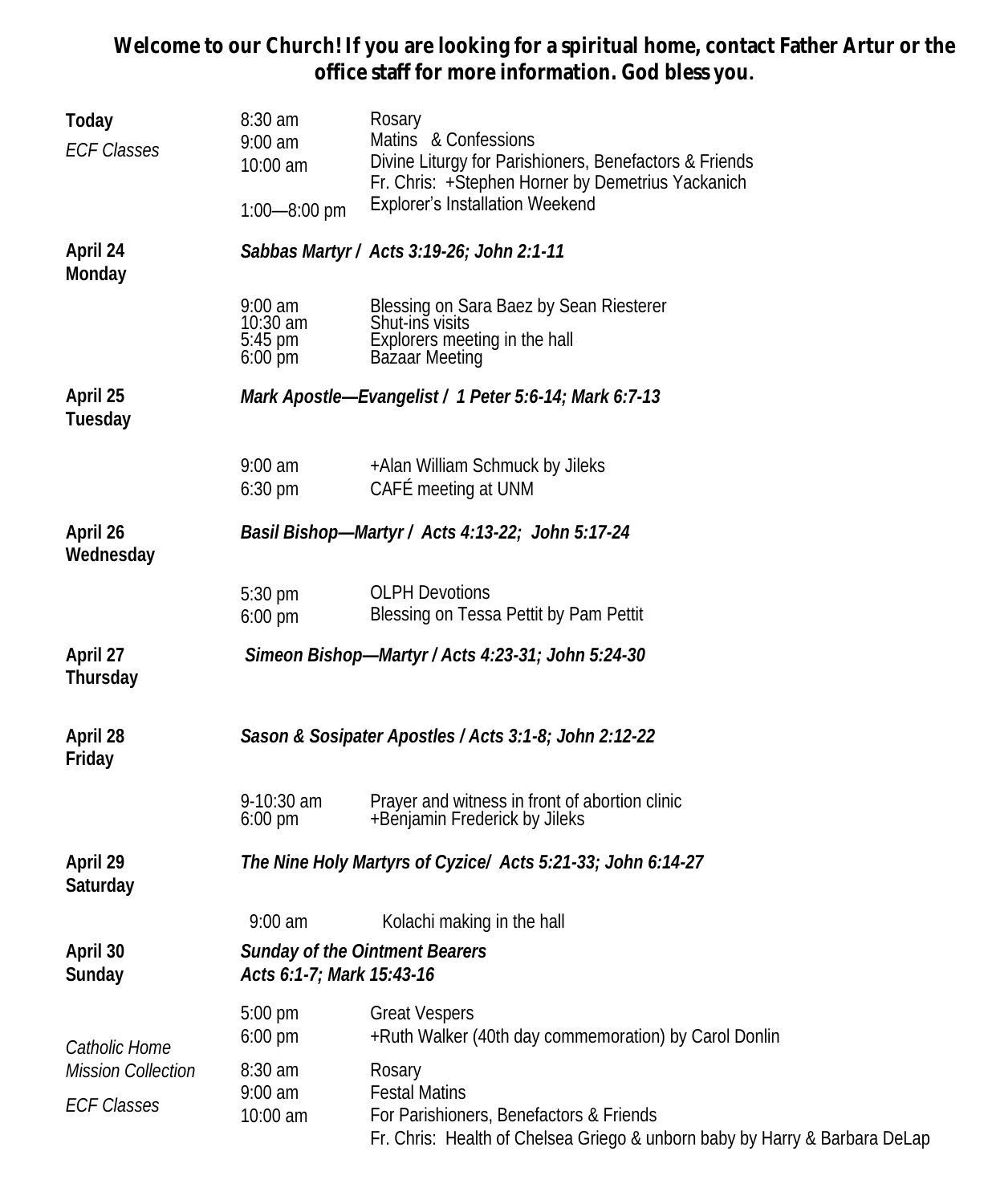Physician and Help of T hose in sickness, Redeemer and S avior of the infirm; O Master and Lord of all, grant healing to your servants. Be clement, show mercy to those who have sinned much, and deliver them, O Christ, from their Iniquities, that they may glorify Your might divine

Sharif Rabadi Katrina Anderson Abraham Haddad Tim & Jenny Ford Threima Leech Priscilla Hughes Steve Jakymiw Lillian Murphy Marilyn Fore Demetrius Yackanich Sven & Barbara Svensson Keith Romero

Fr. Julian Gnall Henry Zugger John & Margie Disque Mike Harahuc Phillip Fall Laura Dominquez Olga Bodnar Frances Brannan John Deflice Mary Ann Kosty Jordan Smith Maggie Batsel Jean Pesce Henry Burnette Tracy McTernan Terry Rains

William Frank Mary Nell Preisler Robert Zadel Jack & Lorraine Hubbell Heather Mattax Larry Bennett Paola Terlaza Ruth Sousa Frank Gerace Linda Granci Barbara Irving Mary Danyluk Richard Hornung



Vocation Icon Today: Brewer Next Sunday: Riley

Prayers in honor of and to the Blessed Virgin are a powerful weapon against sin, and for healing. If you recite the Rosary at home, please offer these intentions, and join us on Sunday at 8:30 am. Those who recite the Akathist to the Mother of God or the Rosary receive a partial indulgence when they do so in private, plenary indulgence when they do so as a group

## **Intentions of the Rosary**

1st Decade: Help for persecuted Catholics, especially in communist and Islamic states

2nd Decade: Spiritual and physical growth of our parish and the Byzantine Catholic Church

3rd Decade: Increase in vocations to priesthood, diaconate, and consecrated life to serve the Byzantine Catholic Church

4th Decade: Repose of the souls who have no one praying for them

5th Decade: Healing of the sick in body, mind and soul

## **Holy Father's Intentions for April:**

## **Young People**

That young people may respond generously to their vocations and seriously consider offering themselves to God in the priesthood or consecrated life.

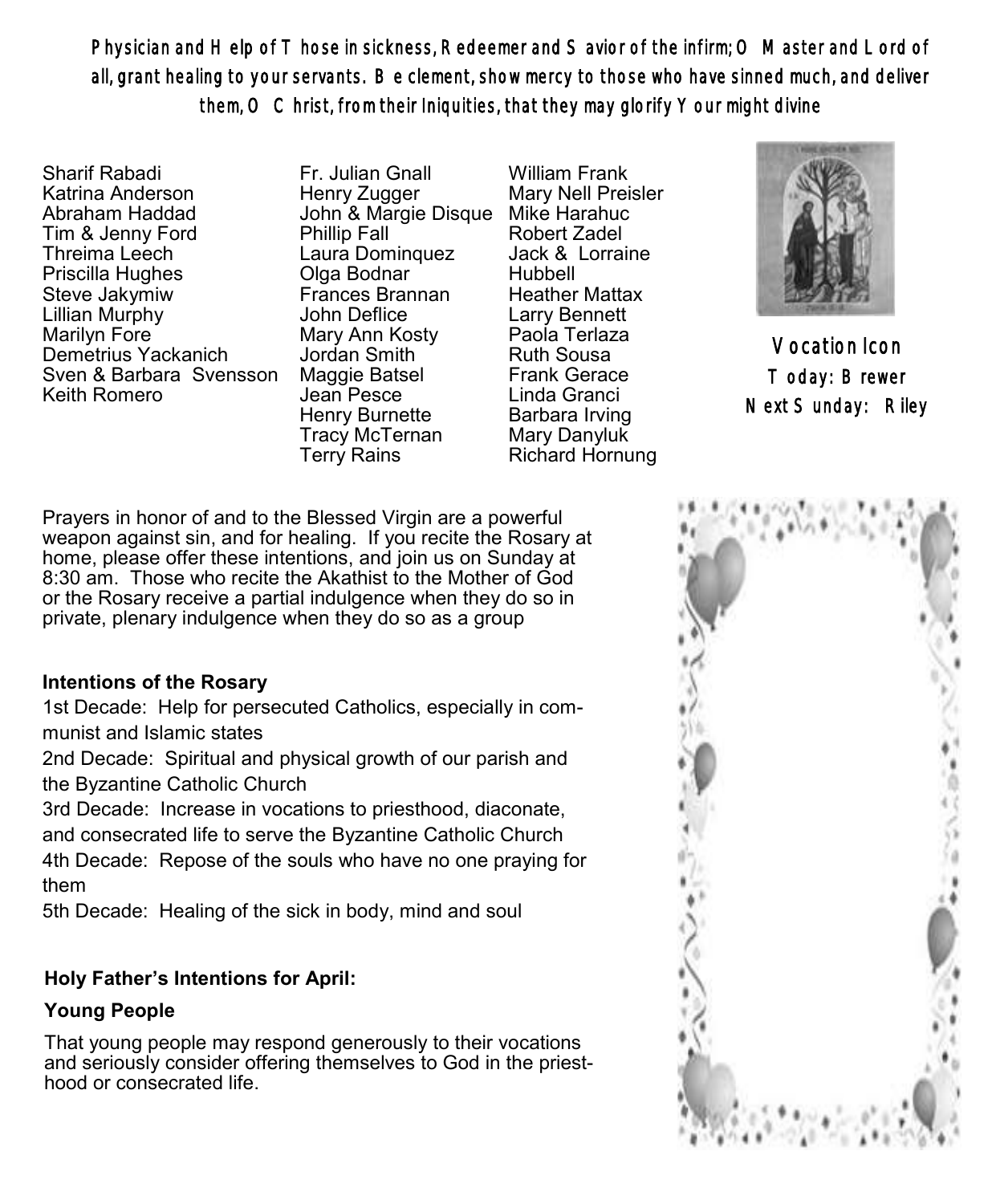Pascha—Feast of Feasts April 15 & 16, 2017; Attendance: 210

## **The Perpetual Helpers Book Club** will

be meeting on Friday, May 5 from 7-9 pm at Mary Blain's house. We continue to read & discuss The Fulfillment of All Desire. I believe we left off our discussion last time with the end of Chapter 2, so we will begin with Chapter 3 "Awakening & Conversion". All are invited to attend. We will have a dessert social along with our fellowship & conversation. Contact Lara Davis for more information.

#### **Catholic Home Mission Collection Next Sunday April 30!**

Dear Parish Family, next Sunday we are taking the collection for the Catholic Home Mission. This is a USCCB collection whose goal is to support local "missionary" dioceses/eparchies in the USA. Our Eparchy is listed as a missionary eparchy, and we benefit annually from this collection—usually \$85,000! Please, use a special designated envelope. Christ is Risen!

#### **God's Blessings and Congratulations to our newest Church member Joseph Theodore**

On Holy Saturday, we formally welcomed Joseph Theodore Gloetzner into God's Family and our Byzantine Catholic Church as he received the Holy Mysteries of Christian Initiation (Baptism-Chrismation-Divine Eucharist) at the 6pm Easter Vigil Liturgy. We welcome Joseph Theodore with open arms, pray for his health and salvation, and promise him that we will be good examples of the love of the Lord Jesus Christ by setting a good example of how to live as Christians!

## **Mother's Day Cards For Sale!**

The Federation of North American Explorers (Sangre de Cristo Group) will be selling Mother's Day cards for \$5 each through Sunday, May 7th. The cards include artwork and text created by the Explorers. In addition, the children will be praying a rosary for the intentions of the mothers who receive the cards. The proceeds from this fundraiser will be used to support the Explorers group as they continue to grow. Cards can be purchased from the Explorer families. See Andrea Riley for more information.

| <b>DATE</b> | <b>READER</b> | <b>TROJCA</b>                                 | <b>GREETER</b> | <b>COUNTER</b> | <b>HOST</b>           |
|-------------|---------------|-----------------------------------------------|----------------|----------------|-----------------------|
|             |               | April 30 Brook Jilek Ana Elisa Talamante Open |                | Open           | Wells<br>Dodson-Sands |

## **Barbara's Hall Report**

Thanks to everyone who shared food from their blessed baskets. There was lots of kolbasi, ham, butter lambs, cirek, breads, horseradish and beets, and much , much, more! Thanks again!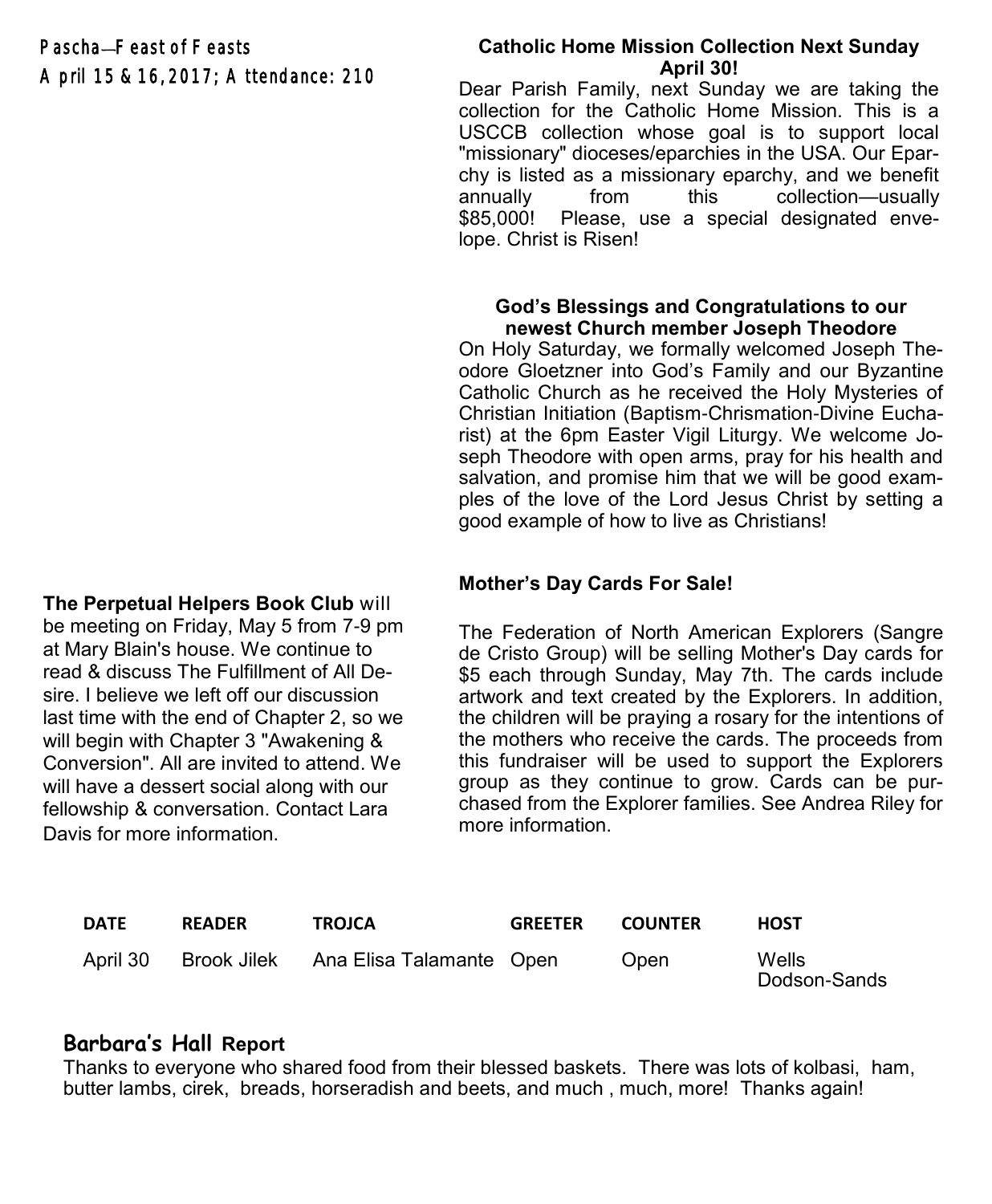# **Coming Events—Mark Your Calendars Now**

| Tuesdays             | 6:30 pm CAFÉ meeting at UNM                                                                                                                                                                        |
|----------------------|----------------------------------------------------------------------------------------------------------------------------------------------------------------------------------------------------|
| Friday<br>mornings   | 9-10:30 am Prayer & witness in front of abortion clinic                                                                                                                                            |
| May 8<br>Monday      | 6:00 pm Advisory Board Meeting                                                                                                                                                                     |
| May 11<br>Thursday   | 6:00 pm pot luck dinner<br>7:00 pm THEOSIS: Mystery of the Byzantine Liturgy                                                                                                                       |
| May 20<br>Saturday   | 10:00 am-4:00 pm Annual Byzantine Bazaar                                                                                                                                                           |
|                      | Ascension of Our Lord / Holy day of Obligation                                                                                                                                                     |
| May 24<br>Wednesday  | 6:00 pm Vigil Divine Liturgy / Litija                                                                                                                                                              |
| May 25<br>Thursday   | 9:00 am Festal Divine Liturgy / Mirovanije                                                                                                                                                         |
| June 25<br>Sunday    | Church Patronal Feast of the Miraculous Icon of OLPH<br>10:00 am Hierarchical Divine Liturgy<br>Main Celebrant His Grace Bishop John Pazak, C.Ss.R.<br>Blessing of Church inner church renovations |
| September<br>22 & 23 | Women's Spiritual Enrichment Weekend                                                                                                                                                               |



Bishop Milan Sasik, CM, on **Easter Sunday 2017 at Holy Cross Cathedral in Uzhorod**, praying for all those who were sent the **Mission Society Easter Cards**. We raised over **\$4,400** for a new roof for SS. Cyril and Methodius church in Storozhnica, Uzhorod region, Transcarpathian Oblast. Thank you to Bishop Milan for taking the time to pray for these *hundreds* of people and to **YOU**, our donors!

**Baking team PLEASE mark these dates** in your calendars: Baking kolachi (nut rolls) - April 29 Making holubki (stuffed cab-

bage rolls) - May 6 Wrapping and pricing - May 19

Thank you!

**Bakers' sign up sheet is available on the greeting table:** Please prayerfully consider what you can bake to sell during the BAZAAR: cookies, brownies, ethnic foods, small breads, cakes that can be easily sliced and sold are all welcome. God **Bless YOU!** 

## **!!!ATTENTION!!! OLPHelpers:**

Mark your calendars for the next large group meeting — Tuesday May 2, 6—8 pm.

## **Spring 2017 Online Adult Education**

Classes are from 8:00-9:00 pm. For more information or to register visit http://eparchyof phoenix.org/ faith\_formation.html

#### **Tuesday Night Ongoing Classes**:

 $I$ conography—  $5/9$ — $5/30$ Deacon Benjamin Crow

## **Thursday Night Stand Alones**

Preparing for Ascension—4/27 \* Subdeacon Joel Barstad

Reflections on Marriage from Byzantine Sources— 5/11 \* Seminarian J. Andrew Doane

Ascension and Pentecost 5/25 \* Deacon John Montalvo III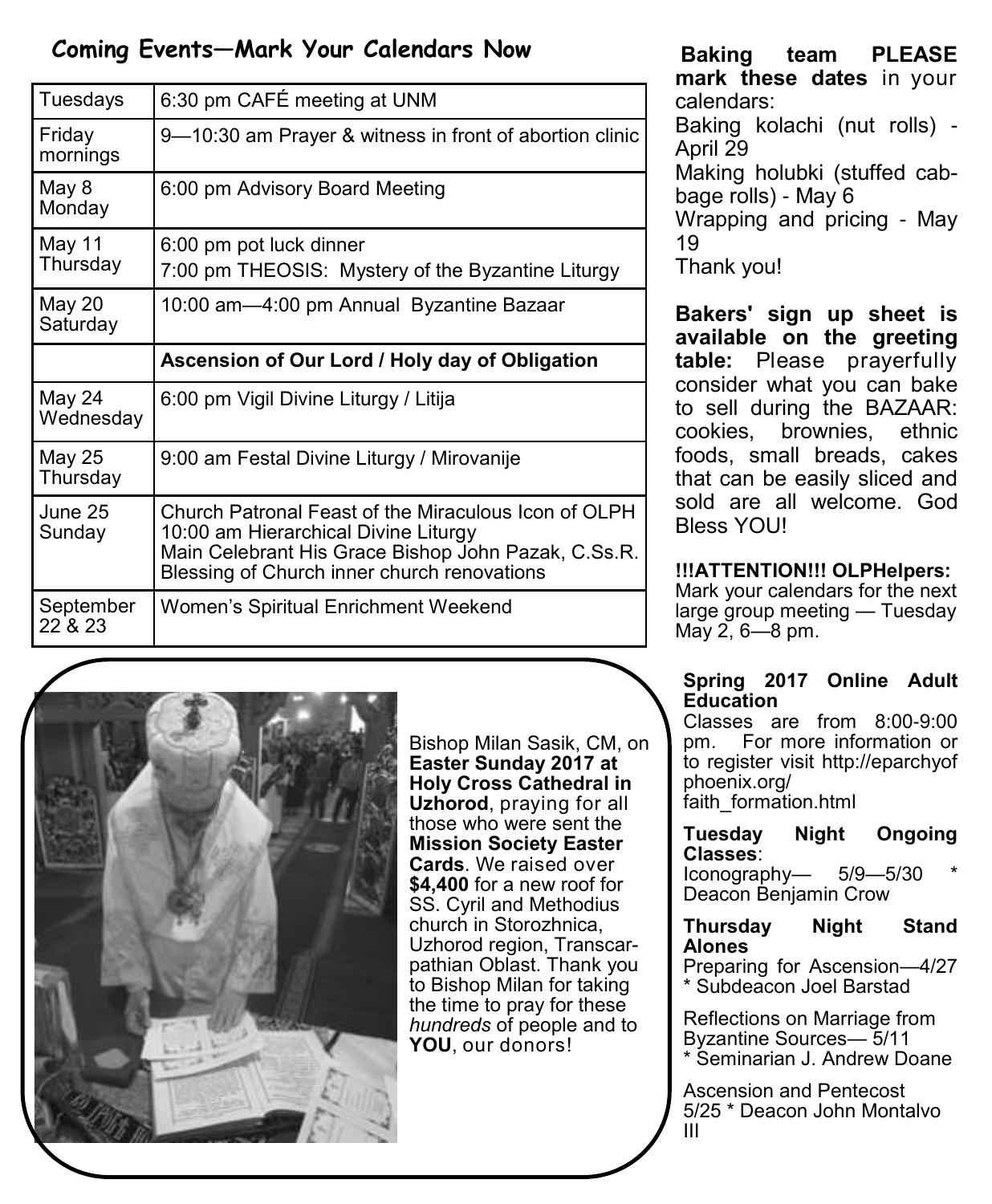# **Thomas Sunday**

This was therefore a work of divine providence, that the separation of the disciple would become a harbinger of increasing safety and surety. For if Thomas had not been absent, he would not have doubted; and if he would not have doubted, he would not have sought strangely; and if he would not have sought, he would not have felt; and if he would not have felt, he would not have been convinced of the Lord and God; and if he did not call Him Lord and God, then neither would we have been taught to hymn Him thus. For Thomas by not being present, has led us towards the truth, and later became more confirmed regarding the faith.

#### - *St. John Chrysostom, Sermon on Thomas Sunday*

By showing us that it is incorruptible, he would urge us on toward our reward, and by offering it as touchable he would dispose us toward faith. He manifested himself as both incorruptible and touchable to show us that his body after his resurrection was of the same nature as ours but of a different sort of glory. – *St. Gregory the Great, Incorruptible but Touchable.* 

: By his unexpected entry through closed doors Christ proved once more that by nature he was God and also that he was none other than the one who had lived among them. By showing his wounded side and the marks of the nails, he convinced us beyond a doubt that he had raised the temple of his body, the very body that had hung on the cross. He restored that body that he had worn, destroying death's power over all flesh, for as God, he was life itself. Why would he need to show them his hands and side if, as some perversely think, he did not rise again bodily? And if the goal was not to have the disciples think about him in this way, why not appear in another form and, disdaining any likeness of the flesh, conjure up other thoughts in their minds? But he obviously thought it was that important to convince them of the resurrection of his body that, even when events would have seemed to call for him to change the mode of his body into some more ineffable and surpassing majesty, he nonetheless resolved in his providence to appear once more as he had been in the past [i.e., in the flesh] so that they might realize he was wearing no other form than the one in which he had suffered crucifixion. Our eyes could not have endured the glory of his holy body, if he had chosen to reveal it to his disciples before he ascended to the Father. Anyone who reflects on the transfiguration will easily infer this is the case,... since, it says, they could not endure the sight but fell on their faces. *--St. Cyril of Alexandria, Commentary on the Gospel of John.*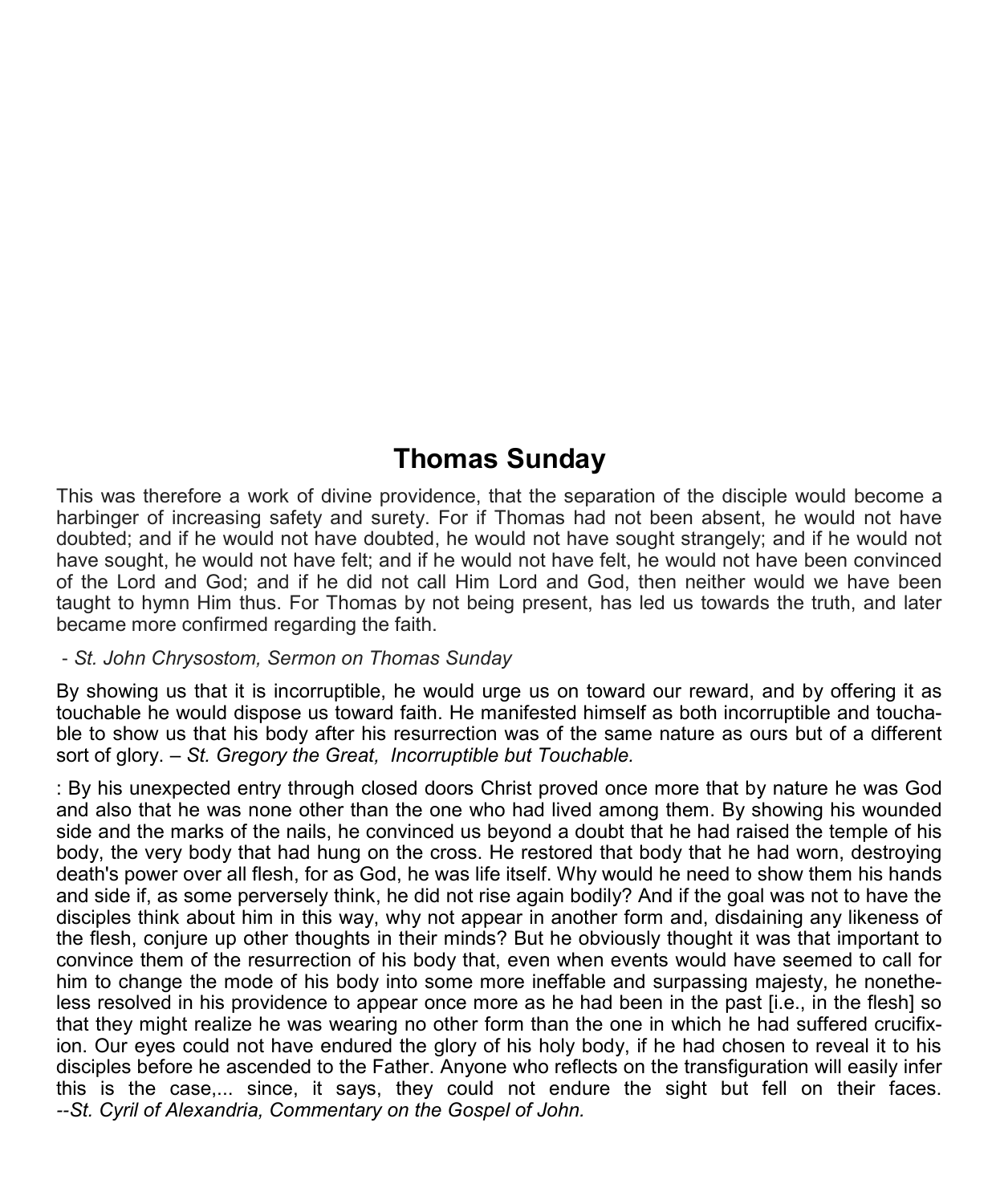## **Saint George**

One of the most popular saints ever, his feast day of April  $23<sup>rd</sup>$  is the only universal feast of a saint other than the Virgin Mary or John the Baptist! Why? He reflects universal Christian values, ones that many men in the western world would do well to emulate: constancy, strength, fidelity, love of God and neighbor, self-sacrifice, upholding a true military code of chivalry and honor. Too often the gifts of Christian men are spurned in pseudo-feminist dialogues of the western world, missing the point of what a solid Christian man offers to the world, and how badly the world needs Christian men! A saint like George, who inspired others both in life and death, and whose heavenly protection has been felt for over 1,700 years, is one who can move Christian men forward in their faith lives.

The basics of the St George icon are the bold warrior astride a white stallion, raising his spear to pierce the dragon in its open throat, while a woman stands in the distance waiting to be rescued. Out of that icon, comes the legend of George slaying a dragon who was fed with an annual tribute of a virgin from a besieged town. But the icon has nothing to do with such a legend at all. Rather, the woman is Ekklesia, the Church. The warrior is indeed George, who we know was an officer in the Roman army and is one of many who died rather than sacrifice incense to a statue of the emperor. We also know that this George suffered a great deal in his martyrdom, probably because of both his high rank and own personal popularity among the troops, in order to frighten other Christian soldiers to convert to paganism. The dragon is the force of Evil – and the righteous George plunges the spear, which is topped with the Cross of the Savior, right into the jaws of hell. Thus Satan is destroyed, the Church's victory won, and souls are inspired to follow George in his righteous behavior.

**In Transcarpathia – East Slovakia**, this feast is a major event in the agricultural cultures there. April 23 is when the flocks and herds are moved up out of the valleys and into the highlands, and when the fields are blessed. Even today, this marks the migration of shepherds and animals (they leave the highlands on the feast of another warrior-saint, Demetrius, at the end of October, and the farming season ends on the feast of the Dedication of the Church of Saint George in early November). All the animals are under George's protection, so if a wolf or bear snatches one on the feast-day, it must be George's will and no hunter will pursue.

**It is also the day to bless fields and gardens**. Parishioners come out of the churches carrying all of the processional banners, and the priests go forward to bless the farm fields first, then on their return the gardens of individual houses in the villages. I have seen this practice followed even in driving rain, because there is no thought of delaying the blessing – the private gardens provide so much of the food for villager and townspeople alike.

St George is the patron saint of the Republic of Georgia, of England, Germany, Palestine, Lithuania, Greece, co-patron of Ukraine; of all soldiers, Boy Scouts, the cities of Moscow, Beirut, L'viv, and Venice; the islands of Malta and Gozo where he appeared during an attack by Muslim navies who then withdrew; farmers, shepherds, horsemen and saddle-makers. We all have dragons which need to be slain, and we all should be upright defenders of the truths of the Church: O brave Saint George, help us!

**What is the Artos and why is it eaten today?** During Bright Week, the blessed bread, covered with an icon of the Resurrection, remains on the Tetrapod or the Grave until the Sunday after Easter (St. Thomas Sunday), when the Artos is distributed to the faithful. According to the old custom, the Artos was distributed on the Saturday of Bright Week after the Holy Liturgy with the prayer, "this bread may be for the health and sanctification of the soul of him who eats of it." In the former centuries the faithful would preserve little pieces of bread for those who were seriously ill or in danger of death and unable to receive Holy Communion.

The Artos reminds the faithful that Christ came from Heaven to Earth, took on a human body, suffered for us, was crucified, and on the third day arose from the dead to be with us always to the end of the world. Our Lord said of Himself: "I am the living bread who came down from Heaven"(John 6:51).

It also reminds us of His appearance to the Disciples after the Resurrection, when He blessed the food and did eat of it with them. Again we are reminded of His words to the disciples Lucas and Cleophas on their way to the village of Emmaus when He interpreted the Scriptures in regard to things referring to Himself, and they recognized Him when He reclined at the table with them, and He "took bread and blessed, and broke" and began handing it to them. (Luke 24:27-35). It is again blessed, with a different prayer on the Saturday vespers following Easter. It is broken and distributed to those present.